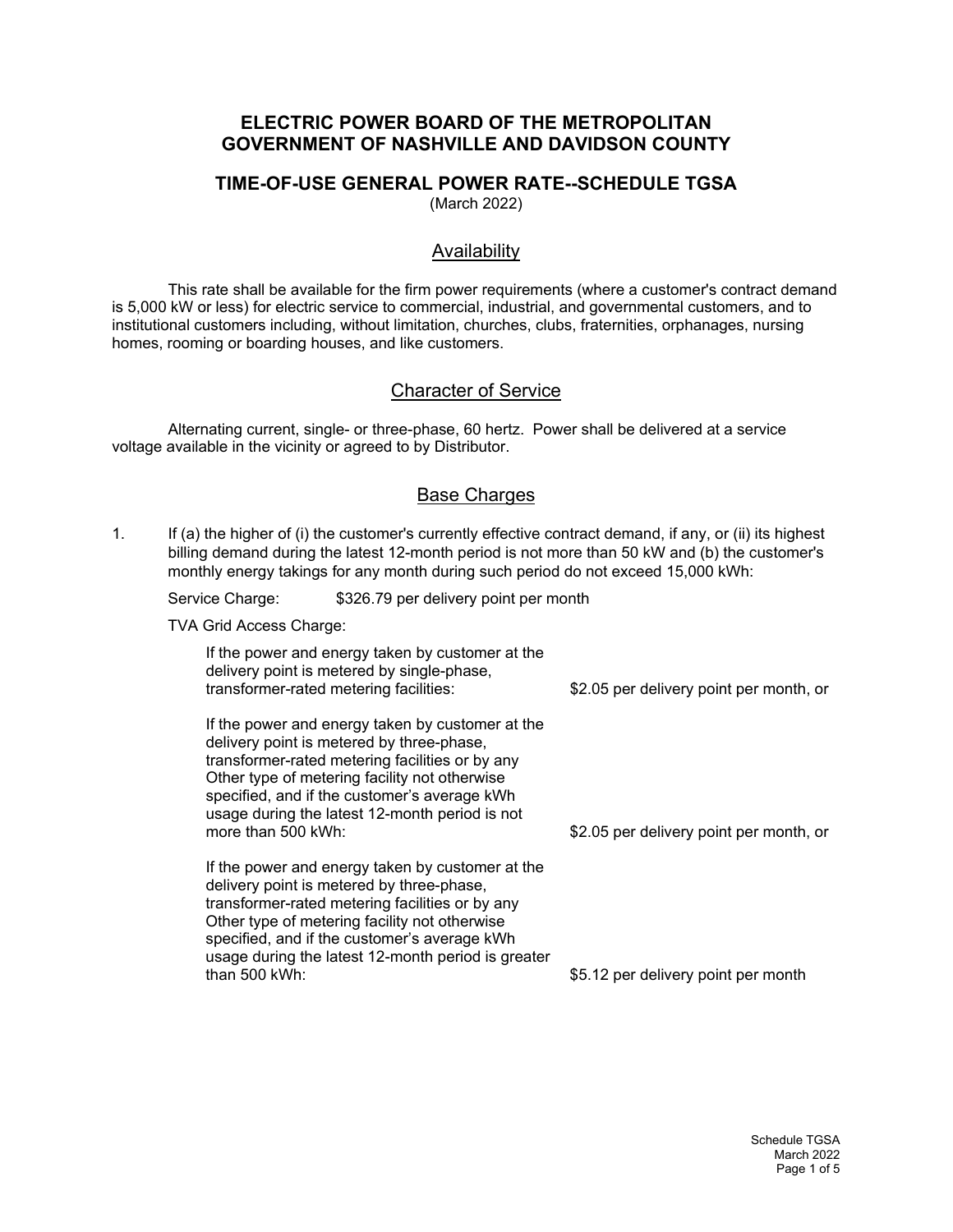Demand Charge:

| Summer Period        | \$5.05 per kW of billing demand per month                   |
|----------------------|-------------------------------------------------------------|
| <b>Winter Period</b> | \$5.05 per kW of billing demand per month                   |
|                      | Transition Period \$5.05 per kW of billing demand per month |

#### Energy Charge:

| Summer Period        | 11.308¢ per kWh per month for all onpeak kWh, plus     |
|----------------------|--------------------------------------------------------|
|                      | 9.983¢ per kWh per month for all offpeak kWh           |
| <b>Winter Period</b> | 10.556¢ per kWh per month for all onpeak kWh, plus     |
|                      | 9.952¢ per kWh per month for all offpeak kWh           |
|                      | Transition Period 9.869¢ per kWh per month for all kWh |

2. If (a) the higher of (i) the customer's currently effective contract demand or (ii) its highest billing demand during the latest 12-month period is greater than 50 kW but not more than 1,000 kW or (b) the customer's billing demand is not more than 50 kW and its energy takings for any month during such period exceed 15,000 kWh:

| Service Charge:         | \$326.79 per delivery point per month                                                     |
|-------------------------|-------------------------------------------------------------------------------------------|
| TVA Grid Access Charge: | \$12.80 per delivery point per month                                                      |
| Capacity Charge:        | \$1.13 per kW per month of the highest billed demand during the<br>latest 12-month period |

Demand Charge:

|               | Summer Period First 50 kW of billing demand per month, \$5.05 per kW     |
|---------------|--------------------------------------------------------------------------|
|               | Excess over 50 kW of billing demand per month, at \$19.45 per kW         |
| Winter Period | First 50 kW of billing demand per month, \$5.05 per kW                   |
|               | Excess over 50 kW of billing demand per month, at \$18.50 per kW         |
|               | Transition Period First 50 kW of billing demand per month, \$5.05 per kW |
|               | Excess over 50 kW of billing demand per month, at \$18.50 per kW         |

| Energy Charge:       |                                                         |  |
|----------------------|---------------------------------------------------------|--|
| Summer Period        | 11.538¢ per kWh per month for all onpeak kWh, plus      |  |
|                      | 10.213¢ per kWh per month for all offpeak kWh           |  |
| <b>Winter Period</b> | 10.786¢ per kWh per month for all onpeak kWh, plus      |  |
|                      | 10.182 $\phi$ per kWh per month for all offpeak kWh     |  |
|                      | Transition Period 10.099¢ per kWh per month for all kWh |  |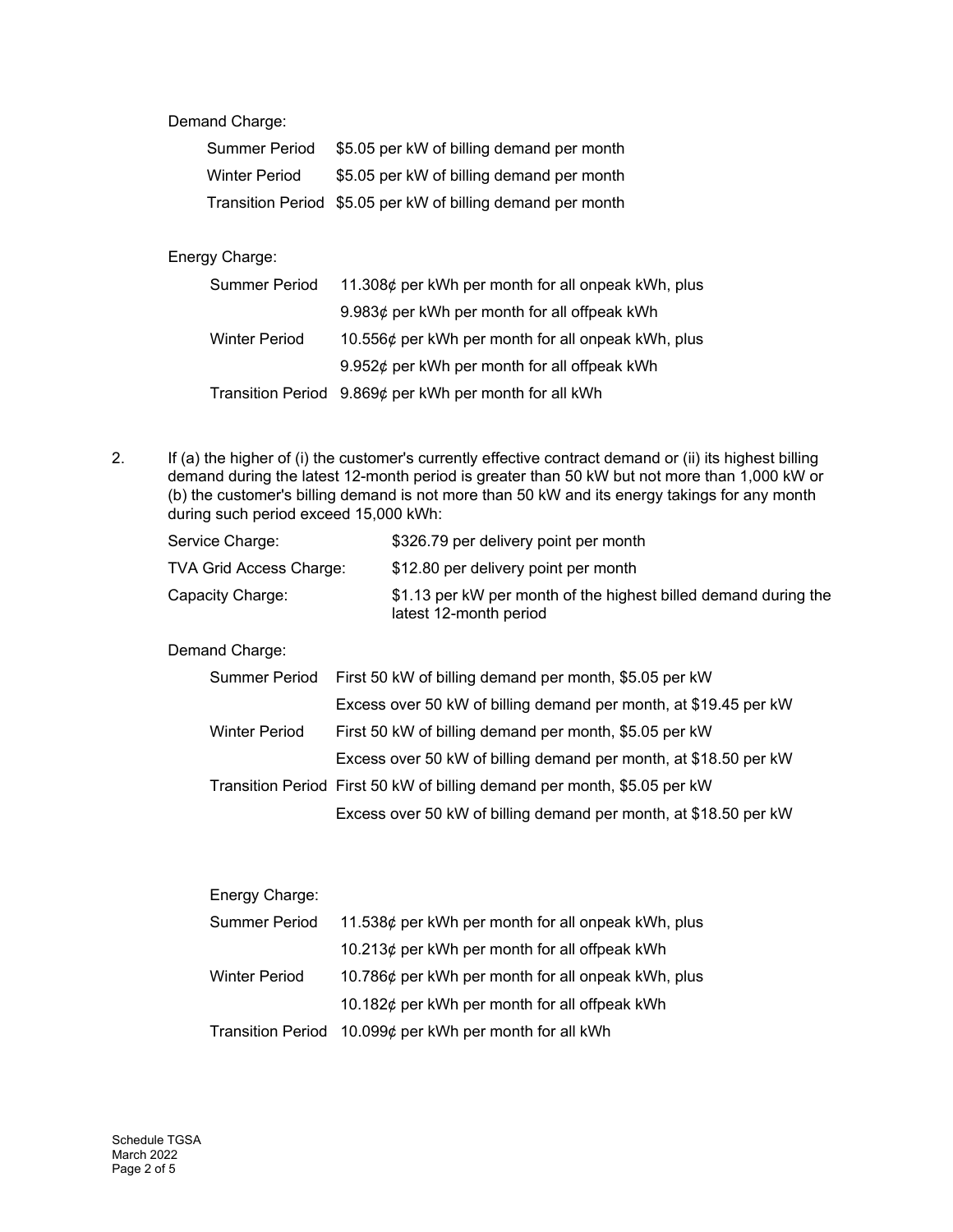3. If the higher of (a) the customer's currently effective contract demand or (b) its highest billing demand during the latest 12-month period is greater than 1,000 kW:

| Service Charge:                | \$934.50 per delivery point per month                                                                                                                          |
|--------------------------------|----------------------------------------------------------------------------------------------------------------------------------------------------------------|
| <b>TVA Grid Access Charge:</b> | \$205.30 per month if the customer's average monthly kWh<br>usage during the latest 12-month period is not more than<br>150,000 kWh, or                        |
|                                | \$579.04 per month if the customer's average monthly kWh<br>usage during the latest 12-month period is greater than 150,000<br>kWh                             |
| Demand Charge:                 |                                                                                                                                                                |
| <b>Summer Period</b>           | First 1,000 kW of billing demand per month, at \$19.80 per kW                                                                                                  |
|                                | Excess over 1,000 kW of billing demand per month, at \$19.93 per kW,<br>plus an additional                                                                     |
|                                | \$19.93 per kW per month for each kW, if any, of the amount by which the<br>customer's billing demand exceeds the higher of 2,500 kW or its contract<br>demand |
| <b>Winter Period</b>           | First 1,000 kW of billing demand per month, at \$18.84 per kW                                                                                                  |
|                                | Excess over 1,000 kW of billing demand per month, at \$18.97 per kW,<br>plus an additional                                                                     |
|                                | \$18.97 per kW per month for each kW, if any, of the amount by which the<br>customer's billing demand exceeds the higher of 2,500 kW or its contract<br>demand |
|                                | Transition Period First 1,000 kW of billing demand per month, at \$18.84 per kW                                                                                |
|                                | Excess over 1,000 kW of billing demand per month, at \$18.97 per kW,<br>plus an additional                                                                     |
|                                | \$18.97 per kW per month for each kW, if any, of the amount by which the<br>customer's billing demand exceeds the higher of 2,500 kW or its contract<br>demand |
| Energy Charge:                 |                                                                                                                                                                |
| <b>Summer Period</b>           | 7.149¢ per kWh per month for all onpeak kWh, plus                                                                                                              |
|                                | 5.823¢ per kWh per month for all offpeak kWh                                                                                                                   |
| <b>Winter Period</b>           | 6.728¢ per kWh per month for all onpeak kWh, plus                                                                                                              |
|                                | 6.124 $\phi$ per kWh per month for all offpeak kWh                                                                                                             |
|                                | Transition Period 6.244¢ per kWh per month for all kWh                                                                                                         |

### **Adjustment**

The base demand and energy charges shall be increased or decreased in accordance with the current Adjustment Addendum published by TVA.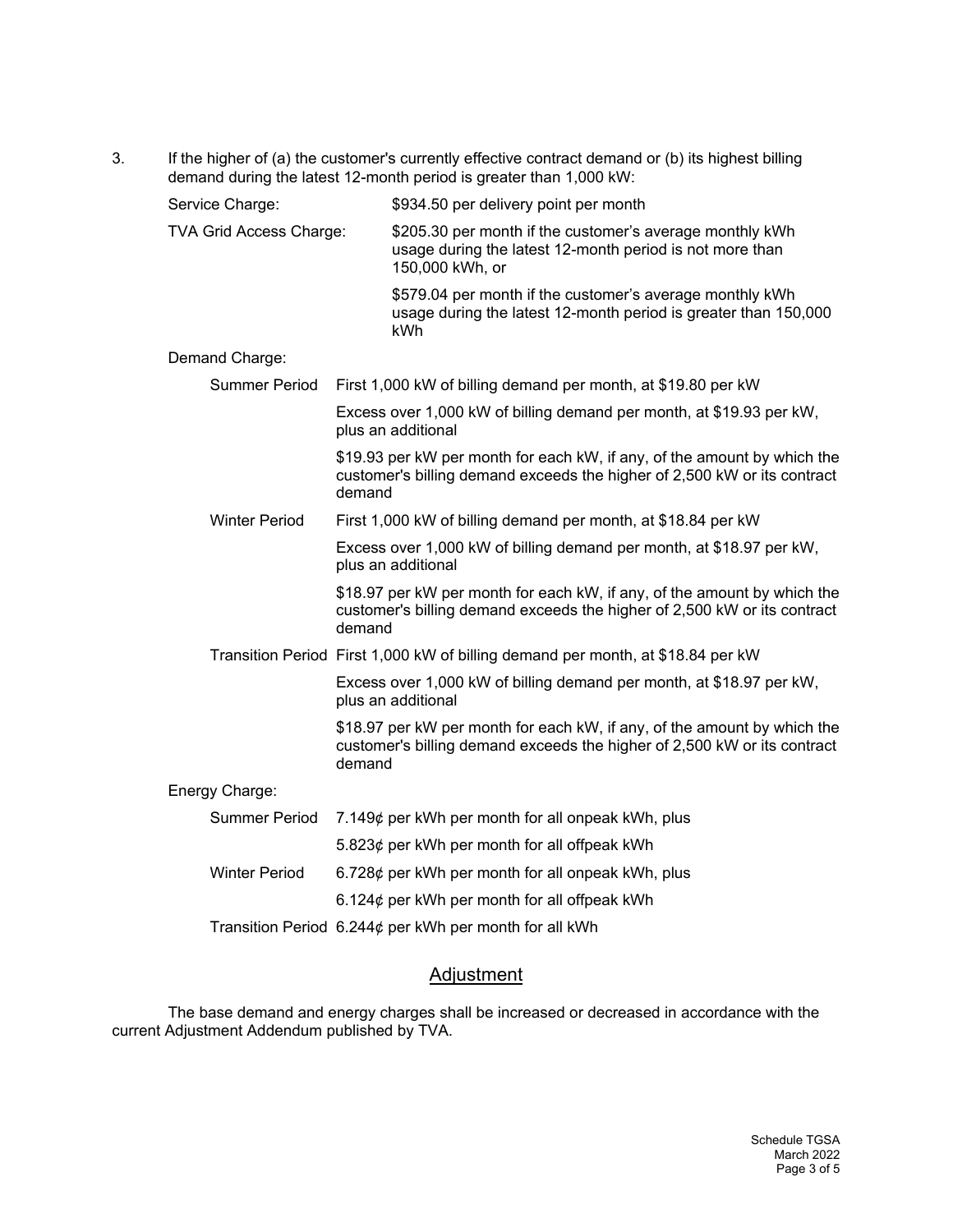### Determination of Seasonal Periods

Summer Period shall mean the June, July, August, and September billing months. Winter Period shall mean the December, January, February, and March billing months. Transition Period shall mean the April, May, October, and November billing months.

### Determination of Onpeak and Offpeak Hours

Except for Saturdays and Sundays and the weekdays that are observed as Federal holidays for New Year's Day, Memorial Day, Independence Day, Labor Day, Thanksgiving Day, and Christmas Day, onpeak hours for each day shall for purposes of this rate schedule be from 1 p.m. to 7 p.m. during the months of April, May, June, July, August, September and October and from 4 a.m. to 10 a.m. during the months of January, February, March, November, and December. All other hours of each day shall be offpeak hours. Such times shall be Central Standard Time or Central Daylight Time, whichever is then in effect. Said onpeak and offpeak hours are subject to change. In the event of such change, Distributor shall promptly notify customer.

### Determination of Onpeak and Offpeak Energy Amounts

The onpeak and offpeak kWh for any month shall be the energy amounts taken during the respective hours of the month designated under this rate schedule as onpeak and offpeak hours.

#### Determination of Demand

Distributor shall meter the demands in kW of all customers. The metered demand for any month shall be the highest average during any 30-consecutive-minute period of the month of the load metered in kW. The measured demand for any month shall be the higher of the highest average during any 30 consecutive-minute period of the month of (a) the load metered in kW or (b) 85 percent of the load in kVA plus an additional 10 percent for that part of the load over 5,000 kVA, and such measured demand shall be used as the billing demand, except that the billing demand for any month shall in no case be less than 30 percent of the higher of the currently effective contract demand or the highest billing demand established during the preceding 12 months.

### Minimum Bill

The monthly bill under this rate schedule shall not be less than the sum of (a) the base service charge and grid access charge, as adjusted, (b) the base demand charge, as adjusted, applied to the customer's billing demand, (c) the base onpeak energy charge, as adjusted, applied to the customer's onpeak energy takings, and (d) the base offpeak energy charge, as adjusted, applied to the customer's offpeak energy takings.

Distributor may require minimum bills higher than those stated above.